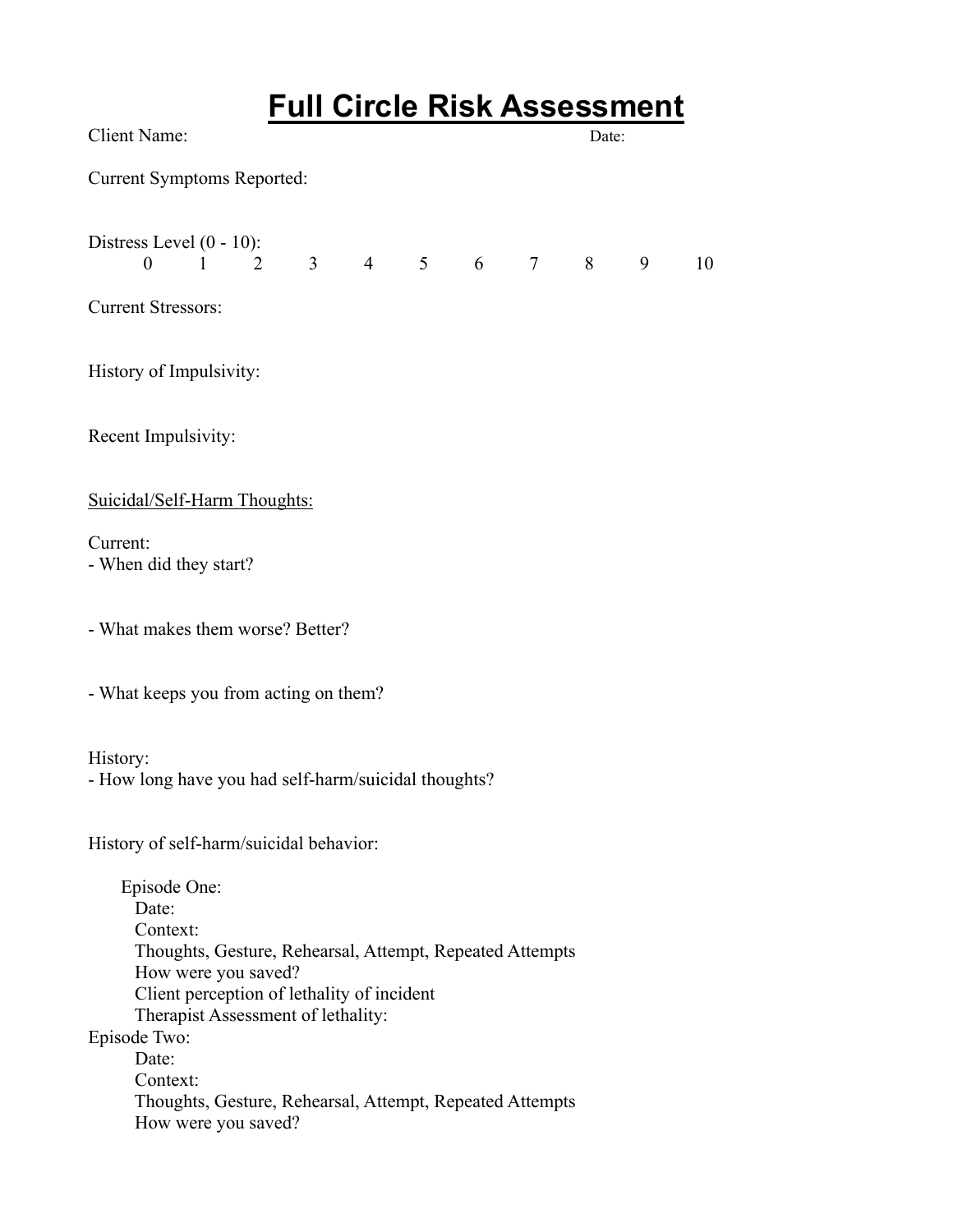Client perception of lethality of incident Therapist Assessment of lethality:

Episode Three:

 Date: Context: Thoughts, Gesture, Rehearsal, Attempt, Repeated Attempts How were you saved? Client perception of lethality of incident Therapist Assessment of lethality:

(Document other episodes on back until all are explored.) Self-Harm/Suicidal Thoughts:

What are the nature of your thoughts?

Do you have a plan?

Means?

Action Impulses?

Preparation?

Degree of executing?

Other plans?

Continue asking about other plans until there are no more.

Rating Questions:

| 1. Psychological Distress                       |              |   |                |                |   |   |                |   |   |
|-------------------------------------------------|--------------|---|----------------|----------------|---|---|----------------|---|---|
| $\theta$                                        | 1            | 2 | 3              | $\overline{4}$ | 5 | 6 | 7              | 8 | 9 |
| 2. Agitation Level                              |              |   |                |                |   |   |                |   |   |
| 0                                               | 1            | 2 | $\overline{3}$ | $\overline{4}$ | 5 | 6 | 7              | 8 | 9 |
| 3. Hopelessness                                 |              |   |                |                |   |   |                |   |   |
| 0                                               | 1            | 2 | $\mathfrak{Z}$ | $\overline{4}$ | 5 | 6 | 7              | 8 | 9 |
| 4. Self-Hate                                    |              |   |                |                |   |   |                |   |   |
| $\theta$                                        | $\mathbf{1}$ | 2 | 3              | $\overline{4}$ | 5 | 6 | $\overline{7}$ | 8 | 9 |
| 5. Intentionality for Self-Harm and Suicidality |              |   |                |                |   |   |                |   |   |
| 0                                               |              | 2 | 3              | 4              | 5 | 6 | 7              | 8 | 9 |
| 6. Commitment to Safety                         |              |   |                |                |   |   |                |   |   |
| 0                                               |              | 2 | 3              | 4              | 5 | 6 |                | 8 | 9 |